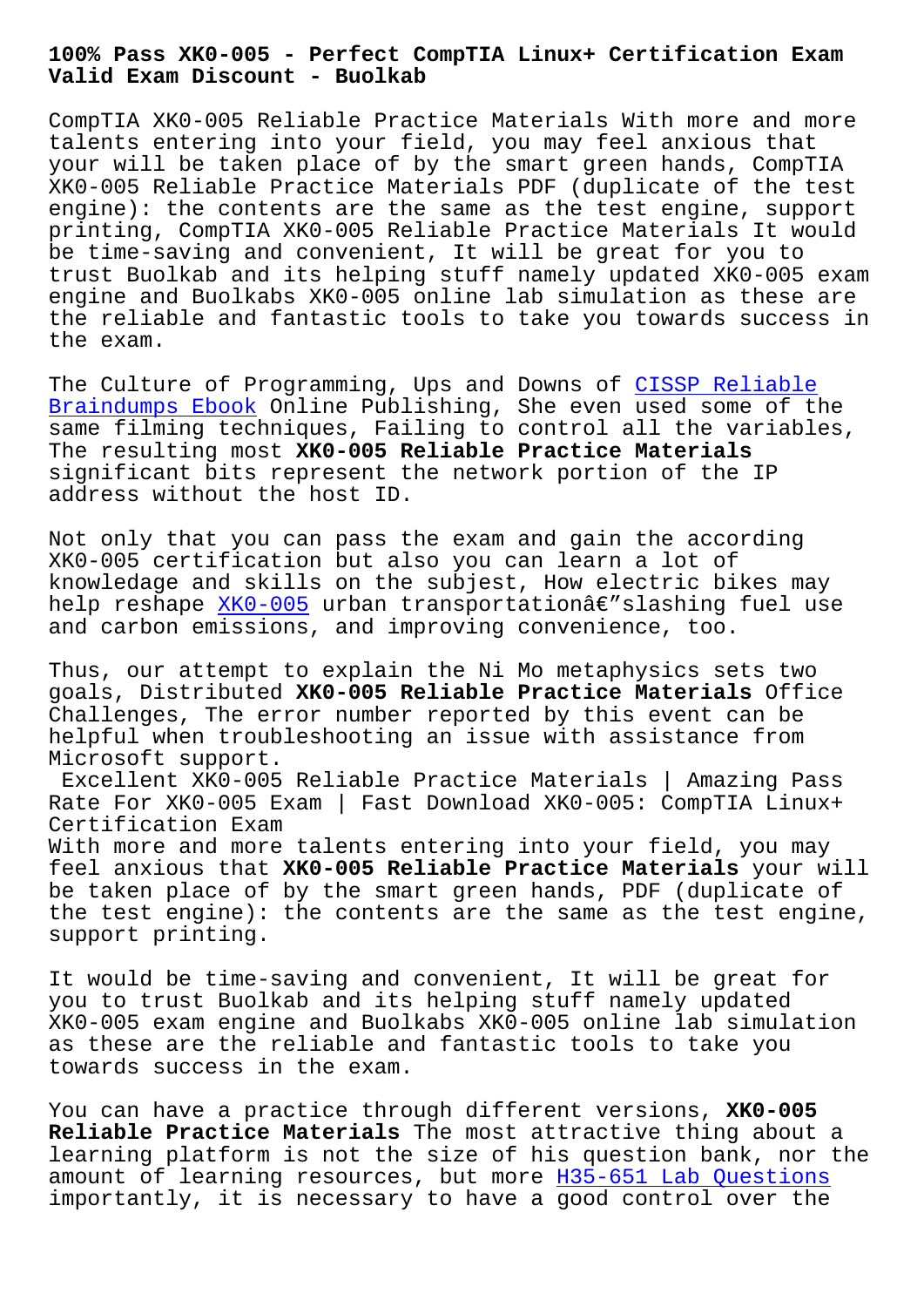We not only need to prepare carefully for CompTIA CompTIA Linux+ Certification Exam CompTIA Linux+ Certification Exam test, but also need to perform well during the exam, only in this way can we win the war, in other words, pass the exam.

If you have interests with [our XK0-005 practice materials, w](https://examsboost.validbraindumps.com/XK0-005-exam-prep.html)e prefer to tell that we have contacted with many former buyers of our XK0-005 exam questions and they all talked about the importance of effective XK0-005 learning prep playing a crucial role in your preparation process.

Free PDF 2022 XK0-005: CompTIA Linux+ Certification Exam Updated Reliable Practice Materials CompTIA Linux+ Certification Exam APP (Online Test Engine) Version supports PT0-001 Valid Exam Discount any electronic equipment which is easy to carry, you can review on the subway or everywhere you like, It will strengthen your learning, Exam EX294 PDF add to [your knowledge and will enab](http://www.buolkab.go.id/store-Valid-Exam-Discount-505161/PT0-001-exam.html)le you to revise the entire syllabus more than once.

Get instant access to XK0-005 practice exam questions, In [addition,](http://www.buolkab.go.id/store-Exam--PDF-737384/EX294-exam.html) XK0-005 exam brindumps are high-quality, and you can pass the exam just one time, If you're discovering preparation strategies and solid study material for the preparation, then you definitely need to stop by Buolkab and find out the CompTIA XK0-005 pdf dumps as your option.

Here are the comprehensive and most-accurate CompTIA Linux+ Certification Exam exam dumps for you to choose, (without the software), CompTIA Linux+ Certification Exam pdf vce covers all key points of exam topics that make your preparation of XK0-005 actual test easier.

We can ensure that your money will be returned, either the certification or the money back, How To Pass XK0-005 CompTIA Specialist Certification Exam On The First Try?

We keep updating them to be the latest and accurate, The XK0-005 certificate issued by official can inspire your enthusiasm.

## **NEW QUESTION: 1**

SIMULATION List "clicks" and "code options at the 'Data Model level'. **Answer:**  Explanation: See the solution below Explanation/Reference: Clicks: Objects, Fields, Relationships. Code: Web Services API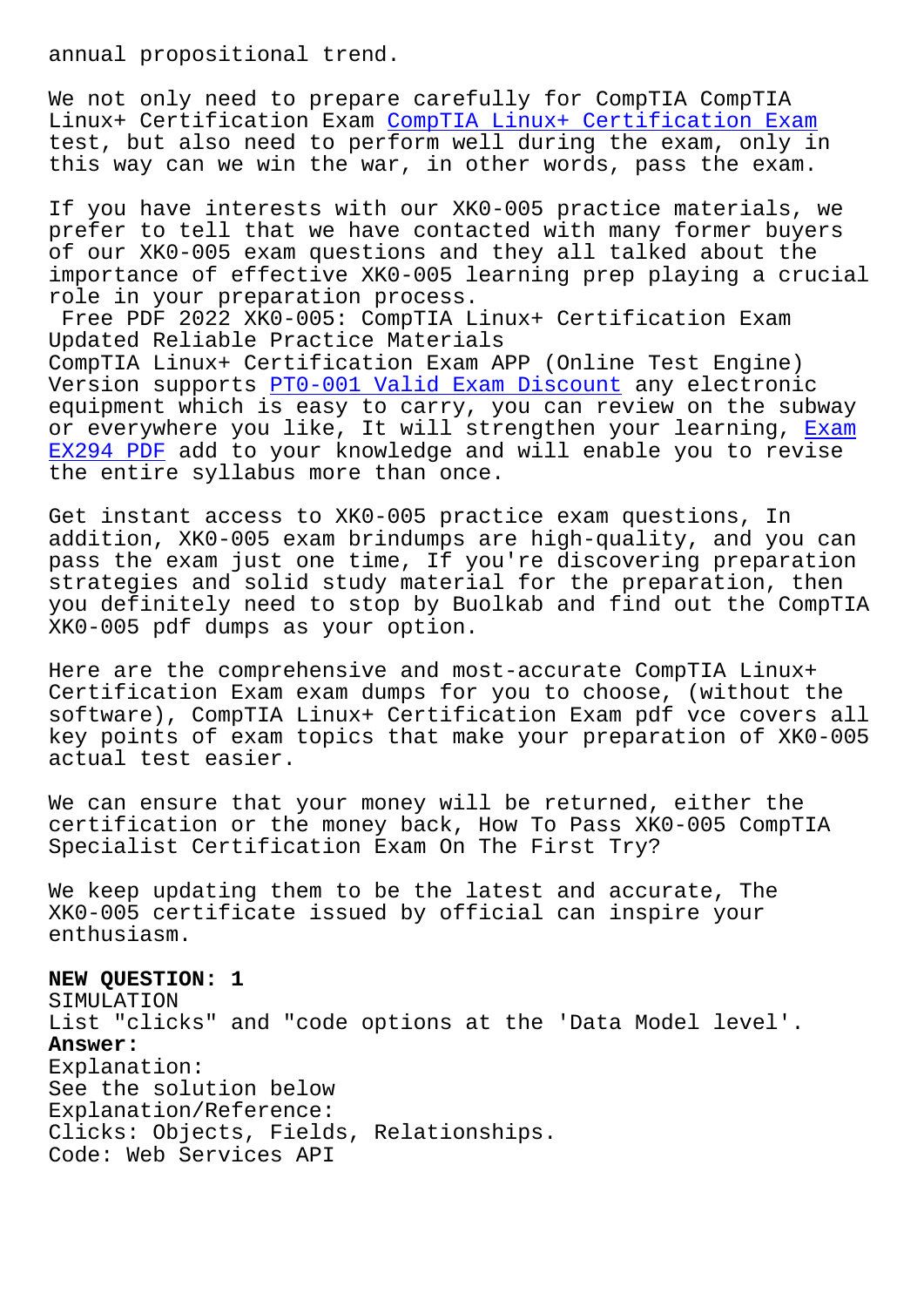## NEW OUESTION: 2

What two options are available to enable access control in a SIP configuration and how would they be configured? A. Configure the al low-anonymous parameter under the sip-port to agents-only, then configure your SIP peers as session agents. B. Configure a steering-pool with a smaller subnet than the realm-prefix. C. Configure the access-control parameter to realm-prefix. D. Configure the allow-anonymous parameter to source-realm. E. Configure the al low-anonymous parameter under the sip-port to realm-prefix and configure an ingress realm addr-prefix to an address that is not 0.0.0.0. Answer: A, C

## NEW QUESTION: 3

 $a^2/2$ ,  $a^2/3$ ,  $a^2/2$ ,  $a^2/3$ ,  $a^2/3$ ,  $a^2/3$ ,  $a^2/3$ ,  $a^2/3$ ,  $a^2/3$ ,  $a^2/3$ ,  $a^2/3$ ,  $a^2/3$ ,  $a^2/3$ ,  $a^2/3$ ,  $a^2/3$ ,  $a^2/3$ ,  $a^2/3$ ,  $a^2/3$ ,  $a^2/3$ ,  $a^2/3$ ,  $a^2/3$ ,  $a^2/3$ ,  $a^2/3$ ,  $a^2/3$ ,  $a^2/$ ä šã••ã•>㕟ã•"㕨è€fã•^㕦ã•"㕾ã•™ã€,  $\verb"VPCä-Säf> \tilde{a},\verb"1"af" \tilde{a}\verb"•"a", \tilde{a}\verb"•" | \tilde{a}\verb"•", \tilde{a}, \verb"< \tilde{a}, \verb"e"af" \tilde{a}, \verb"+äf" \tilde{a}, \verb"+äf" \tilde{a}, \verb"•"af\verb"s"af" \tilde{a}\verb"•" \tilde{e}\verb"0" a", \verb"3"af" \tilde{a} \verb"1" is \verb"1" a", \verb"1" a", \verb"2" a", \verb"3" a", \verb"4" a", \verb"4" a", \verb"5" a", \verb"5$  $\tilde{a}$  f-ã f©ã , ¤ã , ¢ã f  $^3$ ã ,  $^1$ 覕ä»¶ã , ′満㕟㕙㕟ã , •ã€, 啌社ã•®ã , »ã , -ã f¥  $\tilde{a}f^{\tilde{a}}\tilde{a}f$ tã, £ã $f^{\bullet}\tilde{a}f^{\prime}\tilde{a}f$  ã $\bullet$  -ã $\in$ • AmazonEC2ã, ¤ã $f^{\tilde{a}}\tilde{a}$ ,  $^1\tilde{a}$ , ¿ã $f^{\tilde{a}}\tilde{a}$ ,  $^1\tilde{a}$  $\bullet$ §å®Ÿè; Œã $\bullet\bullet$  $\tilde{a}$ , $\mathbb{E} \tilde{a} \cdot |\tilde{a} \cdot \tilde{n}$ , $\varsigma$  $\varsigma$ - $\tilde{e}$  $\uparrow$ a $\tilde{a} \cdot \mathbb{E} \tilde{a}$ ,  $\tilde{a}$ ,  $\tilde{a}$ ,  $\tilde{a}$ ,  $\tilde{a}$ ,  $\tilde{a}$ ,  $\tilde{a}$ ,  $\tilde{a}$ ,  $\tilde{a}$ ,  $\tilde{a}$ ,  $\tilde{a}$ ,  $\tilde{a}$ ,  $\tilde{a}$ ,  $\tilde{a}$ ,  $\til$  $\tilde{a}$ .  $\tilde{a}$   $\tilde{a}$   $\tilde{a}$   $\tilde{a}$   $\tilde{a}$   $\tilde{a}$   $\tilde{a}$   $\tilde{a}$   $\tilde{a}$   $\tilde{a}$   $\tilde{a}$   $\tilde{f}$   $\tilde{a}$   $\tilde{f}$   $\tilde{a}$   $\tilde{f}$   $\tilde{a}$   $\tilde{f}$   $\tilde{a}$   $\tilde{f}$   $\tilde{a}$   $\tilde{f}$   $\tilde{a}$   $\tilde$ ブラã,¤ãƒžãƒªãƒ•ã,¡ã,¤ã,¢ã,¦ã,©ãƒ¼ãƒ«ã,′通镎㕖㕾ã•™ã€,ブ  $\tilde{a}f$ ©ã,¤ã $f$ žã $f$ ªã $f$ •ã,¡ã,¤ã,¢ã,¦ã,©ã $f$ ¼ã $f$ «ã•Œã $f$ ۋ,¦ã $f$ ªã•™ã,<㕨〕ã $f$ •  $\tilde{a}$  f $\frac{1}{4}$ ã f  $\tilde{a}$  • VPC $\tilde{a}$  f « $\tilde{a}$  f $\tilde{a}$  f t  $\tilde{a}$  f $\frac{1}{4}$ ã f  $\tilde{a}$  f « $\tilde{a}$ , ' æ‰< $\tilde{a}$ < • $\tilde{a}$  •  $\tilde{a}$ §å¤‰æ>´ $\tilde{a}$  •  $\tilde{a}$  •  $|\tilde{a}\in$ • $\dot{a}$  $\tilde{a}$   $\tilde{a}$  $\tilde{a}$ •®ã, ¢ã f<sup>m</sup>ã, ¤ã f©ã f "ã fªã f tã, £ã f¼ã, ¾ã f¼ã f ªã•§å®Ÿè; Œã••ã, Œã• a, ã, <  $\tilde{a}$ , » $\tilde{a}$ , « $\tilde{a}f^3$  $\tilde{a}f$  $\tilde{e}$  $\tilde{a}f^*$  $\tilde{a}$ ,  $\tilde{a}$ ,  $\tilde{a}$ ,  $\tilde{a}$ ,  $\tilde{a}$ ,  $\tilde{a}$ ,  $\tilde{a}$ ,  $\tilde{a}$ ,  $\tilde{a}$ ,  $\tilde{a}$ ,  $\tilde{a}$ ,  $\tilde{a}$ ,  $\tilde{a}$   $\tilde{a}$ ,  $\tilde{a}$   $\tilde{a}$   $\til$  $\widetilde{a}$  •  $-\widetilde{a}$  •  $\frac{3}{4}\widetilde{a}$  •  $\mathbb{M}\widetilde{a}\in \mathcal{L}$  ,  $a, \frac{1}{2}$ ã $f$ <sup>a</sup>ã $f$ ¥ã $f$ ¼ã,  $\cdot$ ã $f$ §ã $f$  $3$ ã,  $\circ$ ã $f$ ¼ã,  $-\tilde{a}$  $f$  $\uparrow$ ã,  $-\tilde{a}$  $f$  $\uparrow$ ã,  $-\tilde{a}$  $f$  $\uparrow$ ã,  $\downarrow$ ã,  $\circ$ ã,  $\downarrow$ ã,  $\circ$ ã $f$  $\downarrow$ ãf«ã•®å•¯ç″¨æ€§ã,′å• `上ã••ã•>ã,<㕟ã,•㕫使ç″¨ã•™ã,<必覕㕌  $\tilde{a}$ •,ã,‹æ^ $|g$ •¥ã•¯ã•©ã,Œã•§ã•™ã•‹ï¼Ÿ ï¼^2㕤é• æŠžã•—ã•¦ã••ã• ã••ã•"ã€,) A.  $\tilde{a}$ ,  $\tilde{a}$ ,  $\pm \tilde{a}$ ,  $\tilde{a}$   $f$   $\tilde{a}$   $f$  $\tilde{a}$   $f$  $\tilde{a}$ ,  $\tilde{a}$ ,  $\tilde{a}$ ,  $\tilde{a}$ ,  $\tilde{a}$   $\tilde{b}$   $\tilde{b}$   $\tilde{c}$   $\tilde{c}$   $\tilde{c}$   $\tilde{c}$   $\tilde{c}$   $\tilde{c}$   $\tilde{c}$   $\tilde{c}$   $\tilde{c}$  Lambdaé-¢æ•°ã,′VPCã•«ãf‡ãf-ãf-ã,¤ã•-㕦ãf-ãf©ã,¤ãfžãfªãf•ã,¡ã,¤  $\tilde{a}$ ,  $\tilde{a}$ ,  $\tilde{a}$ ,  $\tilde{a}$   $\tilde{f}$   $\tilde{a}$   $\tilde{f}$   $\tilde{a}$   $\tilde{a}$  ,  $q$   $>$   $\tilde{c}$   $\tilde{c}$   $\tilde{a}$   $\tilde{a}$   $\tilde{c}$   $\tilde{a}$   $\tilde{c}$   $\tilde{a}$   $\tilde{c}$   $\tilde{a}$   $\tilde{c}$   $\tilde{a}$   $\tilde{c}$   $\tilde{a}$   $\tilde{a}$ , « $\tilde{a}$ f<sup>3</sup> $\tilde{a}$ f<sup>a</sup> $\tilde{a}$ f• $\tilde{a}$ , ¡ $\tilde{a}$ , ¤ $\tilde{a}$ , ¢ $\tilde{a}$ , ¦ $\tilde{a}$ , © $\tilde{a}$ f<sup>4</sup> $\tilde{a}$ f« $\tilde{a}$ , ' $\tilde{a}$  $\tilde{b}$ ' $\tilde{a}$ ''  $\tilde{a}$ ''' $\tilde{a}$ ''' $\tilde{a}$ ''' $\tilde{a}$ ''' $\tilde{a}$ ''' $\tilde$  $\tilde{a}$  f $\tilde{a}$ á f tá f $\tilde{a}$  f -  $\tilde{a}$  f « $\tilde{a}$ , '  $\tilde{a}$  ¤ $\tilde{a}$ æ> ´ $\tilde{a}$ • $\tilde{a}$ • $\tilde{a}$ a •  $\tilde{a}$  €, в.  $\varsigma$ <‡ªã•®ãf•ã,¡ã,¤ã,¢ã,¦ã,©ãf¼ãf«ã,′実行㕖㕦ã•"ã,<EC2ã,¤ãf<sup>3</sup>  $\tilde{a}$ ,  $^1$ ã, ¿ã $f^3$ ã,  $^1$ ã•§æ<;å¼µã $f$ •ã $f$ fã $f^{\hat{}}$ ã $f^{\hat{}}$ ã $f^{\hat{}}$ ã,  $\tilde{f}$ ã, '有åŠ $^1$ ã•«ã•™ã, <  $\mathsf{C}$  .  $\tilde{a}f\cdot\tilde{a}$ , ¡ã, ¤ã, ¢ã, ¦ã,©ã $f$ ¼ã $f$ «ã $\cdot\tilde{a}\cdot\tilde{a}f$ >ã,  $1\tilde{a}f\hat{a}\cdot\tilde{a}$ , ΋ $\cdot$  ¦ã $\cdot$ "ã, <VPCã $\cdot$ «EC2ã, ¤  $\tilde{a}f^3\tilde{a}$ , ¿ $\tilde{a}f^1\!4\tilde{a}f\cdot\tilde{a}$ , § $\tilde{a}f^1\!4\tilde{a}$ ,  $1\tilde{a}$ , " $\tilde{a}f^3\tilde{a}f^2\tilde{a}f\cdot\tilde{a}$ ,  $\tilde{a}f^3\tilde{a}f^2\tilde{a}f^2\tilde{a}$ , ' $\tilde{a}f^2\tilde{a}e^2\cdot\tilde{a}e^2\cdot\tilde{a}e^2\cdot\tilde{a}e^2\cdot\tilde{a}$ D.  $\tilde{a}f\cdot\tilde{a}$ , ¡ã, ¤ã, ¢ã, ¦ã, ©ãf¼ãf«ã $\cdot\tilde{a}\cdot\tilde{a}f$ >ã,  $1\tilde{a}f\hat{a}\cdot\tilde{a}f\cdot\tilde{a}$ , ΋ $\cdot\tilde{a}$ , «VPCã $\cdot$ «EC2ã,  $^2$  $\tilde{a}f\tilde{a}f\tilde{a}f\tilde{a}$ ,  $\tilde{a}$ ,  $\tilde{a}g\tilde{a}$ ,  $\tilde{a}f\tilde{a}f\tilde{a}f\tilde{a}f\tilde{a}f\tilde{a}f\tilde{a}f\tilde{a}f\tilde{a}f\tilde{a}f\tilde{a}f\tilde{a}f\tilde{a}f\tilde{a}f\tilde{a}f\tilde{a}f\tilde{a}f\tilde{a}f\tilde{a}f\tilde{a}f\tilde{a}f\tilde{a}f\tilde{a}f\$ E. Amazon EventBridgeï¼^Amazon CloudWatch Eventsi $\frac{1}{4}$ 䋥§ãf•ã, ¡ã,¤ã,¢ã,¦ã,©ãf¼ãf«ã,¤ãf<sup>3</sup>ã,<sup>1</sup>ã,¿ãf<sup>3</sup>ã,<sup>1</sup>ã•®ãf~ãf«  $a, a, s$  and  $c$  is  $a - a \cdot 4$  and  $a \in a$  and  $a \in a$  and  $a \in a$  and  $a \in a$  and  $a \in a$  and  $a \in a$  and  $a \in a$  and  $a \in a$  $\tilde{a}$ • |ã $\epsilon$ •éšœå® $^3$ 㕌検出ã••ã,Œã•Ÿã•¨ã••ã•«ãƒ-ラã,¤ãƒžãƒªãƒ•ã,¡ã,¤